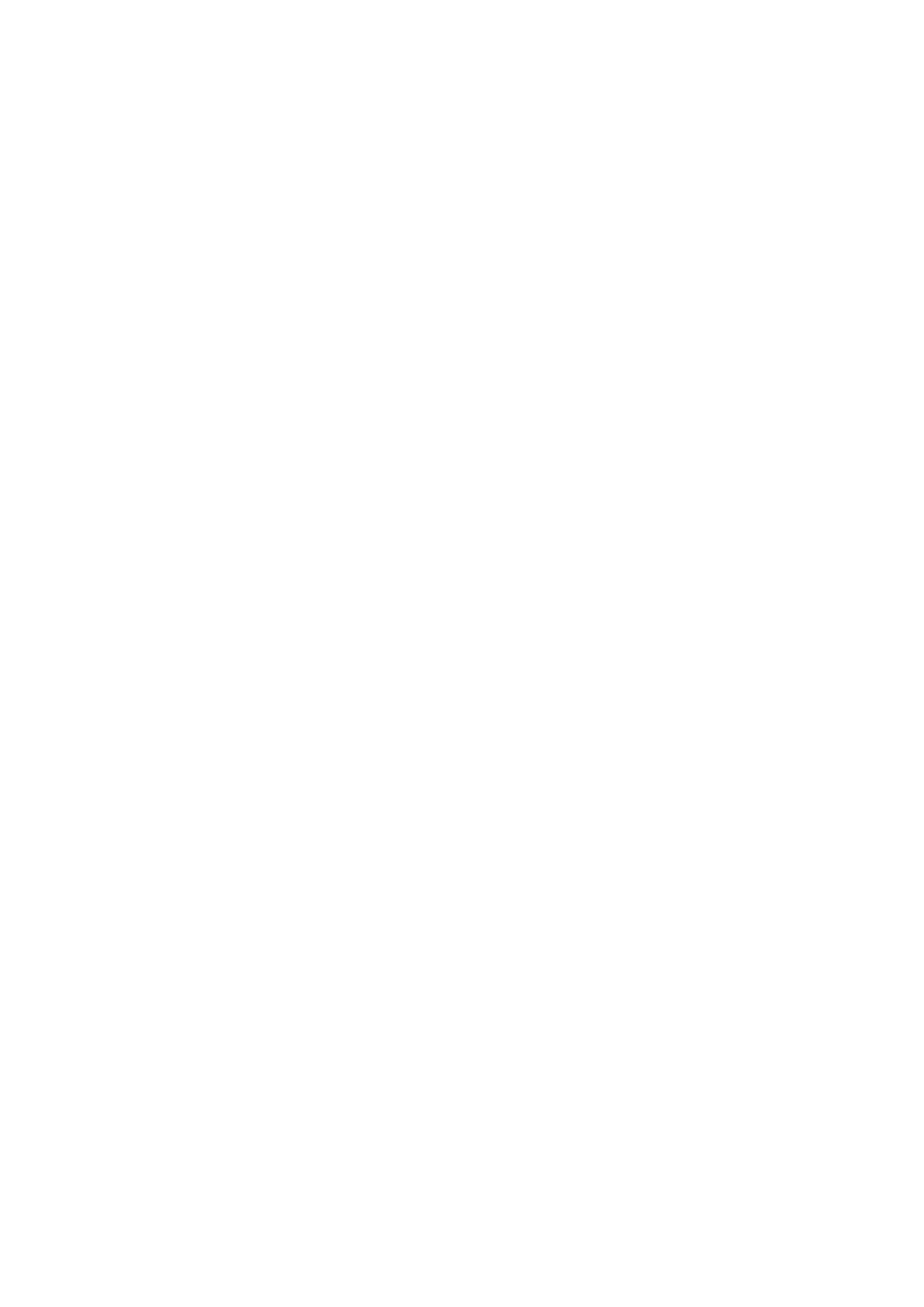# 3.2.1 不确定性

常用的基于 Rao-Blackwellised 粒子滤波器 (RBPF) 解决了 SLAM 的理论问题<sup>[[42](#page-8-0)]</sup>, 该问题分解成机器人的 位姿估计和地图估计, 大量的粒子数通过不断的采样-重采样, 使得每个粒子所估计的"粒子地图"更接近其 真实值.

(1) 为了减少粒子数量, 文献[[43](#page-8-1)]使用 Kullback-Leibler Distance (KLD) 方法自适应确定粒子数量. 文 献[[44](#page-8-2)]朱磊等将人工鱼群算法引入到 RBPF SLAM 中, 使粒子分布在重采样之前就更加接近真实情况, 然后 利用定向重采样方法使新产生的粒子更加接近于真实 运动情况. 文献[\[45](#page-8-3)]提出在计算提议分布时将机器人里 程计信息和激光传感器采集的距离信息进行融合, 有 效地减少了所需粒子的数量.

(2) 对粒子的反复筛选会使得权重大的粒子多次 被重复选择, 其余大量的粒子被舍弃, 导致粒子耗尽. 对于该问题, 文献[\[46](#page-8-4)]对重采样中权值较小的粒子进行 遗传变异操作, 缓解粒子枯竭现象, 提高机器人位姿估 计的一致性, 并维持粒子集的多样性. 再一种思路就是 用自适应重采样技术[\[47\]](#page-8-5) , 给定一个权重方差的阈值, 当 粒子权重方差低于该阈值是进行重采样, 达到既维护 了合理的粒子权重方差又减少重采样次数的目的, 保 证了粒子的多样性.

基于 Rao-Blackwellised 的粒子滤波方法引入自适 应重采样技术减少了粒子耗尽问题, 计算粒子分布的 时候不单单仅依靠机器人里程计信息, 同时考虑当前 传感器的观测信息, 一定程度减少了机器人位置在粒 子滤波步骤中的不确定性.

# 3.2.2 数据关联

RBPF 在特征地图和栅格地图的 SLAM 中都得到 比较成功的应用. 与 EKF SLAM 相比, RBPF 对数据关 联不敏感, 容许错误的数据关联, 这意味着当发生数据 关联错误时, EKF SLAM 会得到比 RBPF SLAM 更好 的结果. 而 Montomerlo 提出的基于 Rao-Blackwellised 的替代方法 FastSLAM<sup>[[48,](#page-8-6)[49\]](#page-8-7)</sup>, 解决了数据关联对 SLAM 的影响.

FastSLAM 利用在机器人路径已知的情况下各路 标之间位置相互独立的特点 (在已知数据关联情况下), 将粒子滤波表征为机器人的轨迹滤波, 则每个路标通 过独立的 EKF 进行估计, 很好的融合了新的观测信息, 使得采样观测序列的影响有更好的鲁棒性.

相比于 EKF 的复杂度 (主要是协方差的更新) 和 数据关联问题, FastSLAM 计算复杂度可从 O(*nk*) 降低 为 O(*k*log*n*) [[50](#page-8-8)] , *k* 为粒子数, *n* 为路标数量, 适用于路标 多的大环境问题, 由于粒子的独立性, 大大减小了数据 关联的影响.

随后的研究中, 文献[[51](#page-8-9)[,52](#page-8-10)]将粒子群优化思想引 入到 FastSLAM 中, 提出了一种基于粒子群优化的同 时定位与建图方法. 通过粒子群优化方法对 FastSLAM 中预估粒子进行更新, 调整粒子的提议分布, 使得预测 采样粒子集中于机器人的真实位姿附近. 该方法能有 效提高 SLAM 的精度, 并减少所使用的粒子数以及计 算的时间复杂度. 文献[[53\]](#page-8-11)通过混合里程计信息和距离 传感器信息构造新的采样提议分布, 使得粒子采样更 加准确, 并结合自适应的重采样方法, 有效地减少重采 样次数, 避免频繁重采样导致的粒子耗尽问题, 进一步 提高了算法的性能. 文献[[54\]](#page-8-12)对于解决粒子群退化问题 时带来的贫化问题, 一改传统的优等粒子代替劣等粒 子, 提出让次等离子向优等粒子方向移动的一种趋优 重采样算法, 更好的维护了粒子群的多样性.

综上所述, FastSLAM 算法的研究中, 研究者集中 在建议分布、重采样策略和加入自适应机制做出了改 进[[55](#page-8-13)–[57](#page-8-14)] , 并实现了预期的效果. 受 FastSLAM 算法由来 的启发, 粒子滤波算法与其他智能算法的结合也取得 重要进展[[58](#page-8-15),[59](#page-8-16)]. 由于 FastSLAM 数据关联的独立性, 使 其在算法的快速性和抗干扰性上有着很好的优势, 在 复杂大环境下应用广泛.

#### **3.3** 视觉 **SLAM**

基于概率估计的 SLAM 主要的应用环境、地图表 示主要是在二维空间, 而在三维空间的扩展有所局限. 对于该问题, 一方面需要提高移动机器人对环境的感 知能力, 另一方面也需要在现有感知能力限制下, 设计 更好的 SLAM 系统, 以提高系统的实用性. 逐渐地视觉 传感器实现机器人 SLAM 开始被提出, 视觉 SLAM 作 为一个专有名词, 从 2006 年开始受到国内外学者的关 注, 并发表一系列研究文献<sup>[[60](#page-8-17)[–63](#page-8-18)]</sup>.

#### 3.3.1 外部传感器

视觉 SLAM 最开始使用的外部传感器主要有声纳 和激光雷达<sup>[[64,](#page-8-19)[65\]](#page-9-0)</sup>, 具有分辨率高、抗有源干扰能力强等 优点, 但其工作受到了环境的约束, 如 GPS 信号. 由于 SLAM 主要在未知环境下完成, 我们无从获知环境信 息, 而相机能够获取精准直观的环境信息且成本低、 功耗小.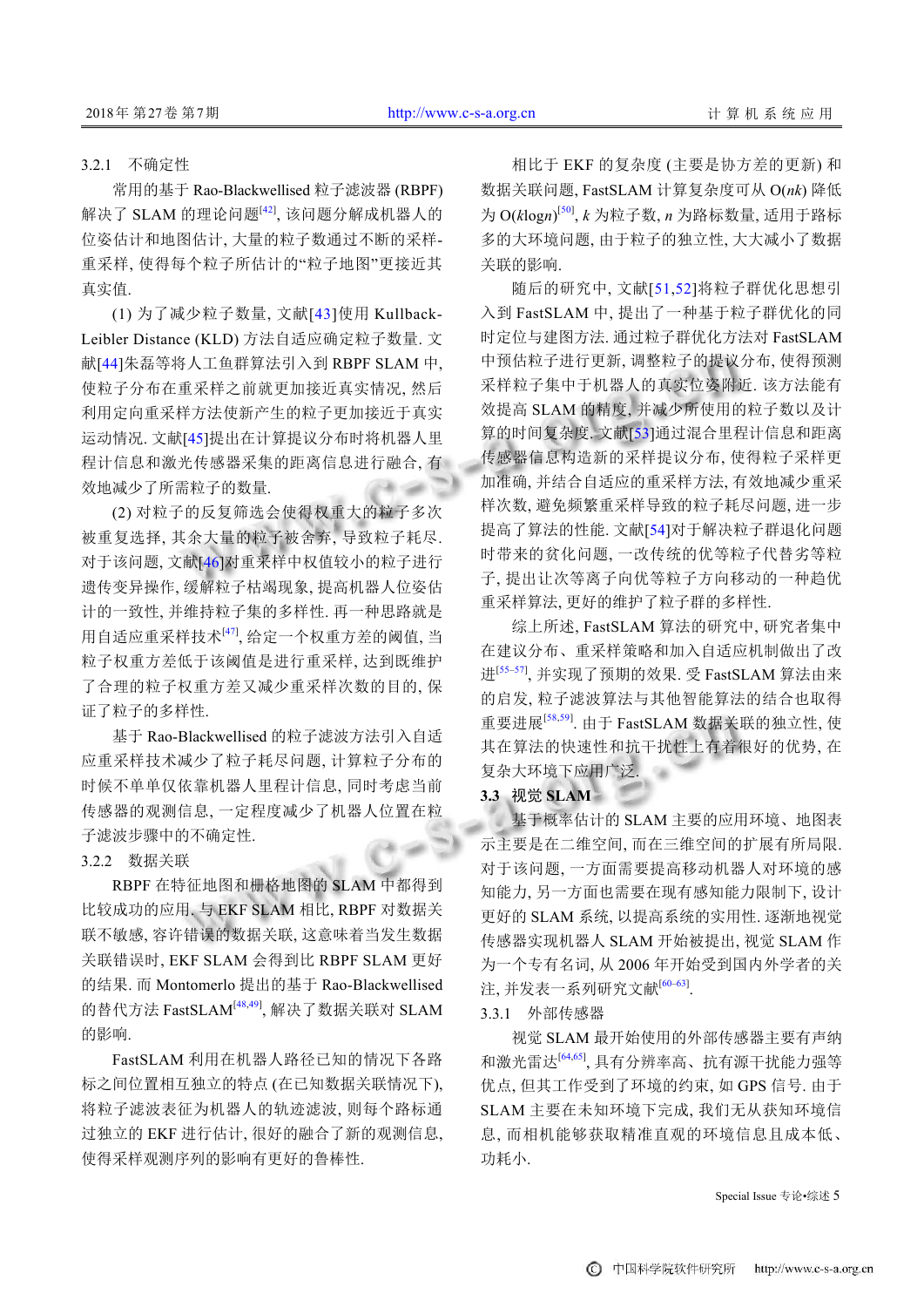随着计算机视觉的广泛应用, 利用相机作为外部 传感器成为了视觉 SLAM 研究的主要方向. 根据其工 作方式的不同, 可分为以下三种:

(1) 单目相机: 只能反映出三维场景的二维图像, 并没有体现出物体到相机之间的距离信息. 由于单目 SLAM 无法仅凭图像确定真实尺度, 尺度不确定性是 其主要特点, 也是误差的主要来源. 人们开始使用双目 和深度相机.

(2) 双目相机: 通过左右眼图像的差异来判断场景 中物体的远近, 能从直接提取完整的特征数据. 它既能 应用于室内也能应用于室外. 但是像素点的深度需要 大量的计算才能得到, 且配置与标定复杂, 所以计算量 是双目的主要问题之一.

(3) RGB-D 相机: 可同时获取图像彩色信息和深度 信息. 微软公司 2010 年推出的 Kinect 相机为三维 SLAM 问题的解决提出了新思路, 由于 Kinect 价格便 宜、简单方便, 且能快速获取环境的彩色信息和深度 信息, 不受光谱的影响<sup>[[66](#page-9-1)]</sup>, 这使基于 RGB-D 的 SLAM 得到了迅速的发展<sup>[\[67](#page-9-2)–[71\]](#page-9-3)</sup>.

3.3.2 标志性研究成果

视觉 SLAM 的先驱 Davison 在 2007 年提出了 MonoSLAM<sup>[[72](#page-9-4)]</sup>, 是第一个基于 EKF 的实时单目视觉系 统, 以 EKF 为后端来追踪前端非常稀疏的特征点. 随 后 Klein 等人提出了 PTAM<sup>[73]</sup>(Parallel Tracking

Mapping), 是第一个将跟踪和建图分为两个单独任务 并在两个平行的线程进行处理, 该研究[奠定了](#page-5-0)视觉 SLAM 后端处理以非线性优化为主导而不是使用传统 的滤波器作为后端. 继 PTAM 的双线程结构后, Tardos 又提出的 ORB-SLAM 三线程结构[\[74\]](#page-9-6)(即特征点的实时 跟踪、地图创建及局部优化、地图全局优化) 实现稀 疏地图的构建, 同时支持单目、双目、RGB-D 三种模 式, 并得到了研究者的认同. 而 LSD-SLAM 是 J. Engle 等人 2014 年提出的直接法应用在半稠密的单目 SLAM 中[\[75](#page-9-7)] , 也就是直接对像素点进行处理并构建出大规模 的三维环境地图. 类比于 ORB-SLAM, LSD-SLAM 则 标志着单目直接法在 SLAM 中的成功应用, 以及地图 从稀疏到半稠密的转变. 同时 2014 年提出的 RTAB-MAP[\[76\]](#page-9-8)是 RGB-D 中经典的一个方法, 能够实现基于特 征的视觉里程计、基于词袋的回环检测、后端的位姿 图优化、点云图和三角网络地图, 但由于其集成度较 高, 在其基础上的开发变得比较困难.

随着开源方案的增多, 还有一些算法也逐渐普及, 如 DTAM、DVO、RGBD-SLAM-V2 等. [表](#page-5-0) [2](#page-5-0) 列出了 视觉 SLAM 的几种典型方法的特点及优缺点. 视觉传 感器很好地利用了丰富的环境信息, 实现了从早期二 维地图到三维地图的转化, 丰富了地图信息, 扩展了应 用领域, 有着很大的实用价值. 但在现实环境下还存在 很大的鲁棒性和高适应能力技术挑战.

| 方法                             | 传感器形式   | 特点                                                                  | 优缺点                      |
|--------------------------------|---------|---------------------------------------------------------------------|--------------------------|
| MonoSLAM<br>$(2007)^{[72]}$    | 单目      | 每个特征点的位置服从高斯分布并用椭圆形式表达其均值和不确 优点 能够追踪前端非常稀疏的特征点:                     |                          |
|                                |         | 定性, 在投影椭圆中主动搜索特征点进行匹配, 后端采用扩展卡尔 缺点: 特征点容易丢失, 路标数量有限, 容易积累           |                          |
|                                |         | 曼滤波器进行优化                                                            | 误差                       |
| <b>PTAM</b><br>$(2007)^{[73]}$ | 单目      | 将跟踪和建图作为两个独立的任务并在两个线程进行处理,后端                                        | 优点: 实时响应图像数据, 可应用于 AR 中; |
|                                |         | 采用非线性优化为主而不是滤波                                                      | 缺点: 场景小、跟踪数据容易丢失         |
|                                |         |                                                                     | 优点: 回环检测有效的防止误差积累, 可应用于  |
| $(2015)^{[74]}$                | $RGB-D$ | ORB-SLAM 单目、双目、提出三线程结构, 即特征点的实时跟踪、地图创建及局部优化、<br>地图全局优化              | 大环境下:                    |
|                                |         |                                                                     | 缺点: 特征点计算耗时大, 在弱纹理环 境下鲁棒 |
|                                |         |                                                                     | 性差                       |
| $(2014)^{[75]}$                | $RGB-D$ | LSD-SLAM 单目、双目、直接法在半稠密单目 SLAM 的应用, 直接提取像素特征而非特征<br>点, 构建的地图有明显的像素梯度 | 优点: 地图信息量更大, 对特征缺失区域不敏感; |
|                                |         |                                                                     | 缺点: 对相机内参敏感, 在快速运动时跟踪容易  |
|                                |         |                                                                     | 丢失                       |
| RTAM-MAP<br>$(2014)^{[76]}$    | $RGB-D$ | 建立实时的稠密地图                                                           | 优点: 能够实时的定位建图;           |
|                                |         |                                                                     | 缺点:信息量过大,复杂度较高           |

<span id="page-5-0"></span>表 2 视觉 SLAM 五种典型方法的比较

### 3.3.3 视觉 SLAM 存在的问题

视觉 SLAM 近年来虽然有着很多的研究成果, 但

是仅用相机作为唯一外部传感器进行同时定位地图构 建还是存在着很多问题及挑战.

6 专论•综述 Special Issue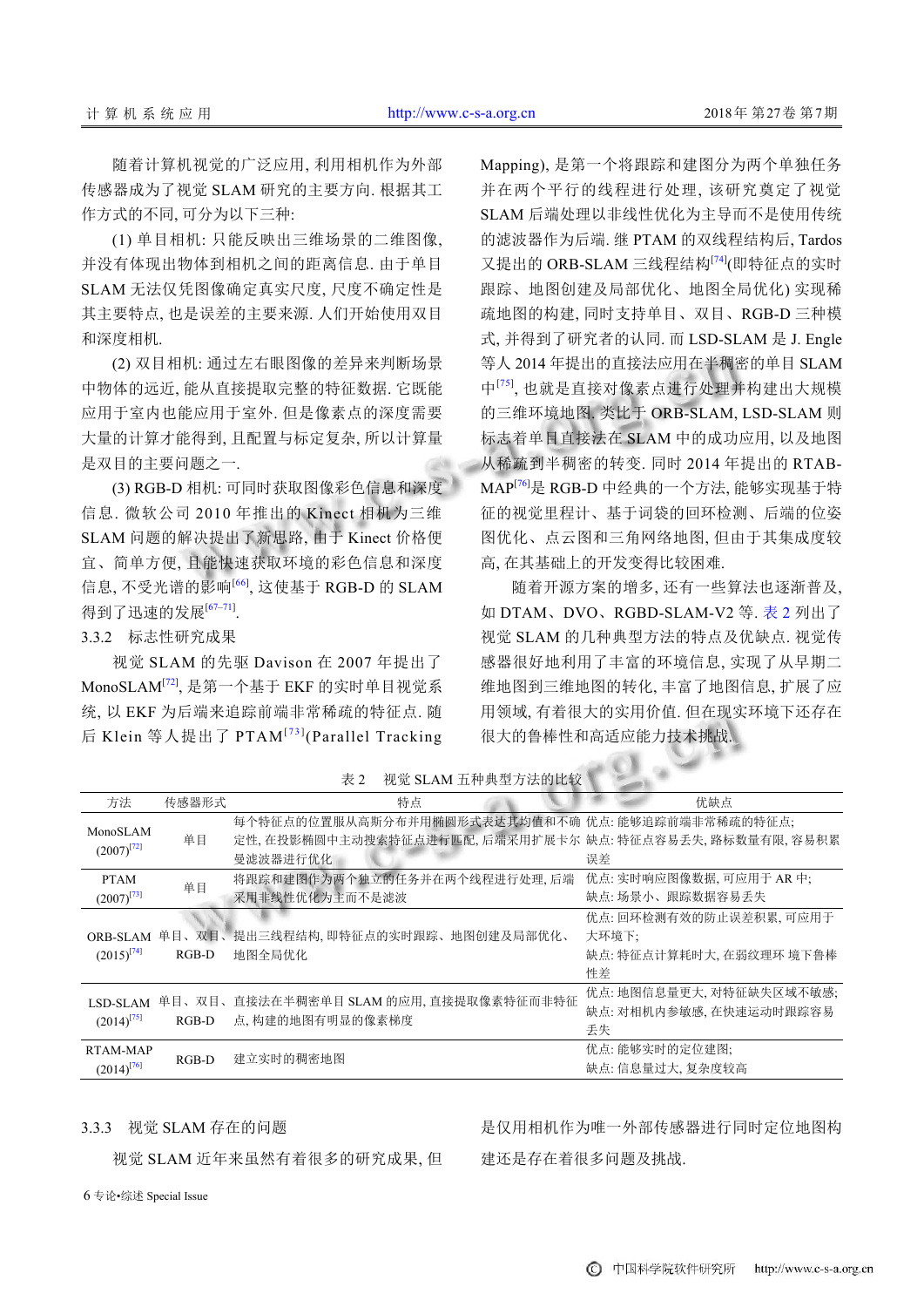(1) 机器人在不同时刻观测到的环境地图会受到 各种噪声的干扰, 导致视觉定位误差和对环境结构的 错误表达. 例如: 动态环境、相机观测角度、相机噪 声、光照变化都可能导致视觉观测的不准确, 从而影 响到地图结构的正确性. 对于 RGB-D 相机来说, 噪声 的干扰使得相机不能得到准确的深度信息, 导致不能 进行准确的定位.

(2) 动态环境下信息的丢失也是一大问题, 导致该 问题的原因有很多, 例如: 运动的不连续、环境特征点 少等. 这些问题不仅会影响关键帧匹配和回环检测的 效果, 也会降低环境地图的质量, 这对于视觉导航是不 利的. 因此如何有效地降低各种噪声产生的负面影 响、减少误差的积累以增强视觉 SLAM 的鲁棒性、实 时性是非常值得研究的课题.

# 4 SLAM 未来发展趋势

根据现有 SLAM 技术应用的场合, 如运动、导 航、娱乐等, 我们希望 SLAM 能够在嵌入式或者手机 等便携的小型设备上使用, 更好地为上层应用服务, 或 者也能利用高性能计算设备实现精密的三维重建等. 为此, 我们把 SLAM 未来发展方向分为以下三个方向:

(1) 从硬件条件来说: 结合多种传感器 (例如惯性 传感器、光流计、里程计等). 例如惯性传感器 IMU 与 相机的结合, 能够提供相机快速运动下较好的估计. 虽 然这种方法只是处于试验阶段, 但是这样的结合为 SLAM 提供了非常有效的方法. 我们希望 SLAM 能够 在小型化低成本的低端硬件上实现, 例如手机等移动 终端上, 从更加实际的角度出发让算法更加实用, 能够 应用在复杂的现实场景下.

(2) 从软件算法上来说: 结合深度学习. 随着深度 学习在人工智能领域的发展, 通过与 SLAM 的结合我 们能够实现对图像更加准确的识别、检测, 使得机器 人能够更有效的识别环境信息<sup>[\[77,](#page-9-9)[78](#page-9-10)]</sup>, 更加准确的估计机 器人位姿状态. 虽然这些方法有着很好的准确性, 但是 还不成熟. 所以深度学习与 SLAM 结合来处理图像是 未来研究趋势.

(3) 从应用层面来说: 地图的呈现形式能够更加包 罗万象, 更好地应用于实际. 针对不同的任务需求以及 场景环境都能对应相应的地图形式, 更好地服务于人 类. 所以在现有地图形式基础上开发新型的地图模型 是未来需要不断探索的方向.

### 5 结束语

SLAM 在研究的近三十年来发展十分迅速, 基于 概率估计的 SLAM 方法一定程度上解决了不确定性问 题以及数据关联问题, 但其地图构建仅局限于二维地 图形式, 实时性和适应环境能力远远达不到实际应用 的条件, 而基于视觉信息的 SLAM 方法具有很好的感 知环境的能力使其在适应性与实时性上有一定优势, 并能实现三维环境地图的构建, 更好地提高 SLAM 实 用性. 所以在复杂多变的环境下, 有效的融合多种传感 器信息, 并结合先进的人工智能算法是 SLAM 的发展 趋势.

# 参考文献

- Wang H, Huang SD, Khosoussi K, *et al*. Dimensionality 1 reduction for point feature SLAM problems with spherical covariance matrices. Automatica, 2015, (51): 149–157. [doi: [10.1016/j.automatica.2014.10.114\]](http://dx.doi.org/10.1016/j.automatica.2014.10.114)
- Szendy B, Balázs E, Szabó-Resch MZ, *et al*. Simultaneous 2 localization and mapping with TurtleBotII. IEEE International Symposium on Computational Intelligence and Informatics. IEEE. 2016. 233–237.
- Lategahn H, Geiger A, Kitt B. Visual SLAM for autonomous 3 ground vehicles. Proceedings of the 2011 IEEE International Conference on Robotics and Automation (ICRA). Shanghai, China. 2011. 1732–1737.
- 4 Beall C, Lawrence BJ, Ila V, et al. 3D reconstruction of underwater structures. Proceedings of the 2010 IEEE/RSJ International Conference on Intelligent Robots and Systems (IROS). Taipei, China. 2010. 4418–4423.
- 5 Kim A, Eustice RM. Real-time visual SLAM for autonomous underwater hull inspection using visual salienc[y. IEEE](http://dx.doi.org/10.1109/TRO.2012.2235699) [Transactions on Rob](http://dx.doi.org/10.1109/TRO.2012.2235699)otics, 2013, 29(3): 719–733. [doi: [10.1109/](http://dx.doi.org/10.1109/TRO.2012.2235699) [TRO.2012.2235699\]](http://dx.doi.org/10.1109/TRO.2012.2235699)
- Li RB, Liu JY, Zhang L, *et al*. LIDAR/MEMS IMU 6 integrated navigation (SLAM) method for a small UAV in indoor environments. Proceedings of the 2014 DGON Inertial Sensors and Systems Symposium (ISS). Karlsruhe, Germany. 2014. 1–15.
- Marzat J, Bertrand S, Eudes A, *et al*. Reactive MPC for 7 autonomous MAV navigation in indoor cluttered environments: Flight exper[iments. IFAC-PapersOnLine, 2](http://dx.doi.org/10.1016/j.ifacol.2017.08.1910)017, 50(1): 15996–16002. [doi: [10.1016/j.ifacol.2017.08.1910\]](http://dx.doi.org/10.1016/j.ifacol.2017.08.1910)
- Chaib K, Hamerlain M, Achour N, *et al*. Visual odometry 8 with loop closing detection using iterative closest SURF

Special Issue 专论•综述 7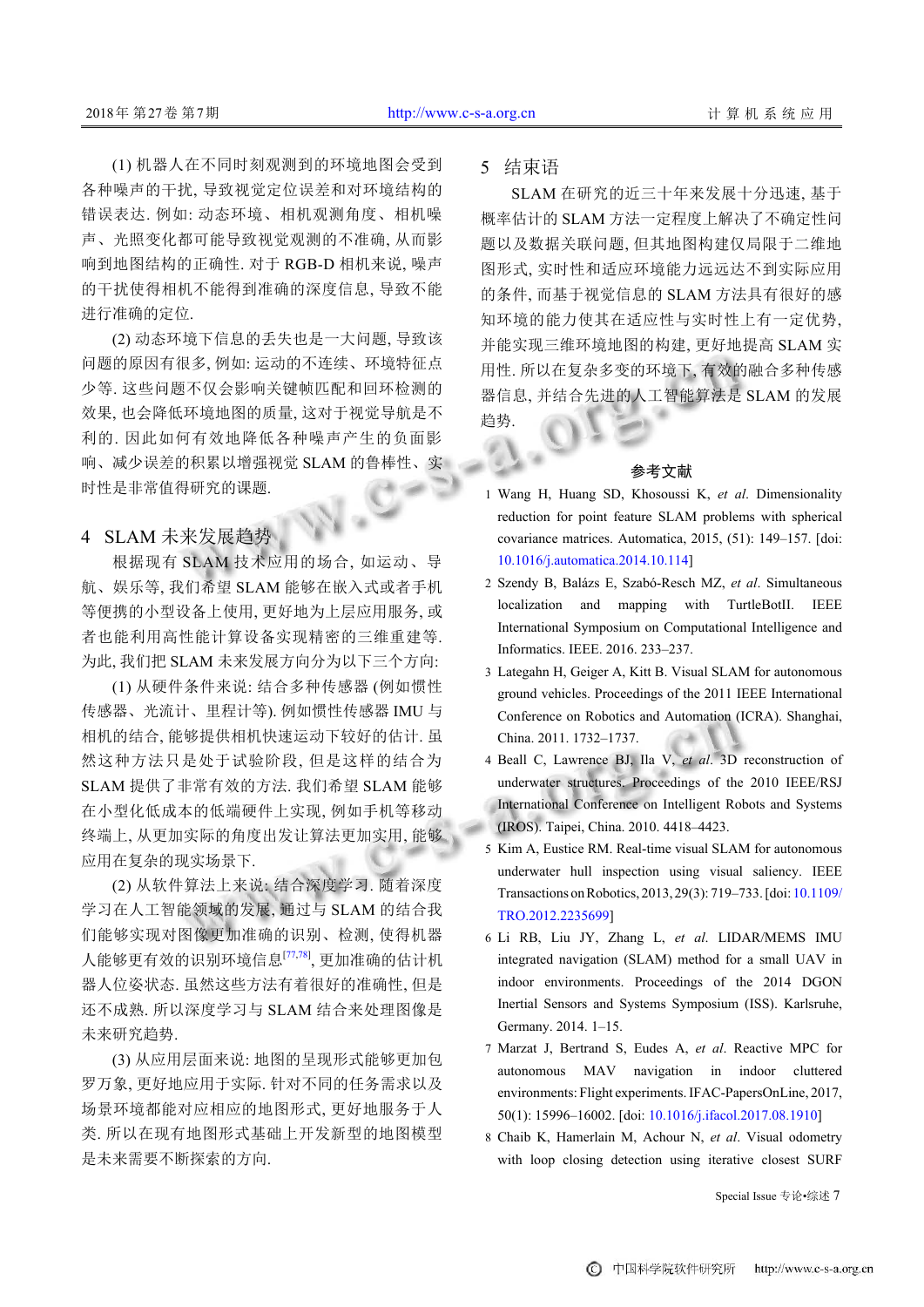point. Proceedings of the 6th International Conference on Systems and Control (ICSC). Batna, Algeria. 2017. 503–508.

- Latif Y, Cadena C, Neira J. Robust loop closing over time for 9 pose graph SLAM. The International Journal of Robotics Research, 2013, 32(14): 1611–1626.
- 10 Sünderhauf N, Protzel P. Towards a robust back-end for pose graph SLAM. Proceedings of the 2012 IEEE International Conference on Robotics and Automation (ICRA). Saint Paul, MN, USA. 2012. 1254–1261.
- 11 Smith R, Self M, Cheeseman P. Estimating uncertain spatial relationships in robotics. Autonomous Robot Vehicles. Springer. New York, NY, USA. 1990. 167–193.
- 12 Durrant-Whyte H, Bailey T. Simultaneous localization and mapping: Part I. IEEE Robotics & Automation Magazine, 2006, 13(2): 99–110.
- 13 Bailey T, Durrant-Whyte H. Simultaneous localization and mapping (SLAM): Part II. IEEE Robotics & Automation Magazine, 2006, 13(3): 108–117.
- 14 Neira J, Davison AJ, Leonard JJ. Guest editorial special issue on visual SLAM. IEEE Transactions on Robotics, 2008, 24(5): 929–931. [doi: [10.1109/TRO.2008.2004620](http://dx.doi.org/10.1109/TRO.2008.2004620)]
- 15 Saeedi S, Trentini M, Seto M, et al. Multiple robot simultaneous localization and mapping: A review. Journal of Field Robotics, 2016, 33(1): 3–46. [doi: [10.1002/rob.21620\]](http://dx.doi.org/10.1002/rob.21620)
- 16 Hidayat F, Trilaksono BR, Hindersah H. Distributed multi robot simultaneous localization and mapping with consensus particle filtering. Journal of Physics: Conference Series, 2017, 801(1): 012003.
- Lázaro MT, Paz LM, Piniés P, *et al*. Multi-robot SLAM 17 using condensed measurements. Proceedings of the 2013 IEEE/RSJ International Conference on Intelligent Robots and Systems (IROS). Tokyo, Japan. 2013. 1069–1076.
- 张毅, 付梦印, 王美玲. 一种基于计算几何的空间状态表示 18 与定位估计方法. 第 26 届中国控制与决策会议论文集. 长 沙, 中国. 2014.
- 19 Nuchter A, Surmann H, Lingemann K, et al. 6D SLAM with an application in autonomous mine mapping. Proceedings of the 2004 IEEE International Conference on Robotics and Automation. New Orleans, LA, USA. 2004, 2: 1998–2003.
- 20 Bar-Shalom Y, Daum F, Huang J. The probabilistic data association f[ilter. IEEE Control Syste](http://dx.doi.org/10.1109/MCS.2009.934469)ms, 2009, 29(6): 82–100. [doi: [10.1109/MCS.2009.934469](http://dx.doi.org/10.1109/MCS.2009.934469)]
- Bailey T, Nebot EM, Rosenblatt JK, *et al*. Data association 21 for mobile robot navigation: A graph theoretic approach. Proceedings of IEEE International Conference on Robotics and Automation. San Francisco, CA, USA. 2000, 3.

8 专论•综述 Special Issue

2512–2517.

- 22 Latif Y, Cadena C, Neira J. Robust loop closing over time for pose graph SLAM. The International Journal of Robotics Research, 2013, 32(14): 1611–1626. [doi: [10.1177/027836491](http://dx.doi.org/10.1177/0278364913498910) [3498910](http://dx.doi.org/10.1177/0278364913498910)]
- 23 Carlone L, Censi A, Dellaert F. Selecting good measurements via  $\ell$ 1 relaxation: A convex approach for robust estimation over graphs. Proceedings of the 2014 IEEE/RSJ International Conference on Intelligent Robots and Systems (IROS 2014). Chicago, IL, USA. 2014. 2667–2674.
- 24 Beeson P, Modayil J, Kuipers B. Factoring the mapping problem: Mobile robot map-building in the hybrid spatial semantic hierarchy. The International Journal of Robotics Research, 2010, 29(4): 428–459. [doi: [10.1177/027836490](http://dx.doi.org/10.1177/0278364909100586) [9100586](http://dx.doi.org/10.1177/0278364909100586)]
- 25 Hornung A, Wurm KM, Bennewitz M, et al. OctoMap: An efficient probabilistic 3D mapping framework based on octrees. Autonomous Robots, 2013, 34(3): 189–206. [doi: [10.](http://dx.doi.org/10.1007/s10514-012-9321-0) [1007/s10514-012-9321-0](http://dx.doi.org/10.1007/s10514-012-9321-0)]
- 罗荣华, 洪炳镕. 移动机器人同时定位与地图创建研究进 26 展. 机器人, 2004, 26(2): 182–186.
- 刘建华, 刘华平, 杨建国, 等. 测距式传感器同时定位与地 27 图创建综述. 智能系统学报, 2015, 10(5): 655–662.
- 28 Valiente D, Gil A, Fernández L, et al. A comparison of EKF and SGD applied to a view-based SLAM approach with omnidirectional images. Robotics and Autonomous Systems, 2014, 62(2): 108–119. [doi: [10.1016/j.robot.2013.11.009](http://dx.doi.org/10.1016/j.robot.2013.11.009)]
- 29 Dissanayake MWMG, Newman P, Clark S, et al. A solution to the simultaneous localization and map building (SLAM) problem. IEEE Transactions on Robotics and Automation, 2001, 17(3): 229–241. [doi: [10.1109/70.938381\]](http://dx.doi.org/10.1109/70.938381)  $\mathcal{A}$ 
	- 苑晶, 黄亚楼, 陶通, 等. 基于局部子地图方法的多机器人 30 主动同时定位与地图创建. 机器人, 2009, 31(2): 97–103.
	- 邓伟, 梁岚珍, 浦剑涛. 大范围环境中 EKF-SLAM 问题的 31 改进算法. 计算机仿真[, 2014, 31\(11](http://dx.doi.org/10.3969/j.issn.1006-9348.2014.11.079)): 345–348, 385. [doi: [10.3969/j.issn.1006-9348.2014.11.079\]](http://dx.doi.org/10.3969/j.issn.1006-9348.2014.11.079)
	- 康轶非, 宋永端, 宋宇, 等. 平方根容积卡尔曼滤波在移动 32 机器人 SLAM 中的应用. 机器人, 2013, 35(2): 186–193.
	- 33 Julier SJ. A sparse weight Kalman filter approach to simultaneous localisation and map building. Proceedings of the 2001 IEEE/RSJ International Conference on Intelligent Robots and Systems. Maui, HI, USA. 2001, 3. 1251–1256.
	- 郭文县, 高晨曦, 张智, 等. 基于特征稀疏策略的室内机器 34 人 SLAM 研究. [计算机工程与应用](http://dx.doi.org/10.3778/j.issn.1002-8331.1603-0100), 2017, 53(16): 110– 115. [doi: [10.3778/j.issn.1002-8331.1603-0100\]](http://dx.doi.org/10.3778/j.issn.1002-8331.1603-0100)
	- 35 Leonard J, Newman P. Consistent, convergent, and constant-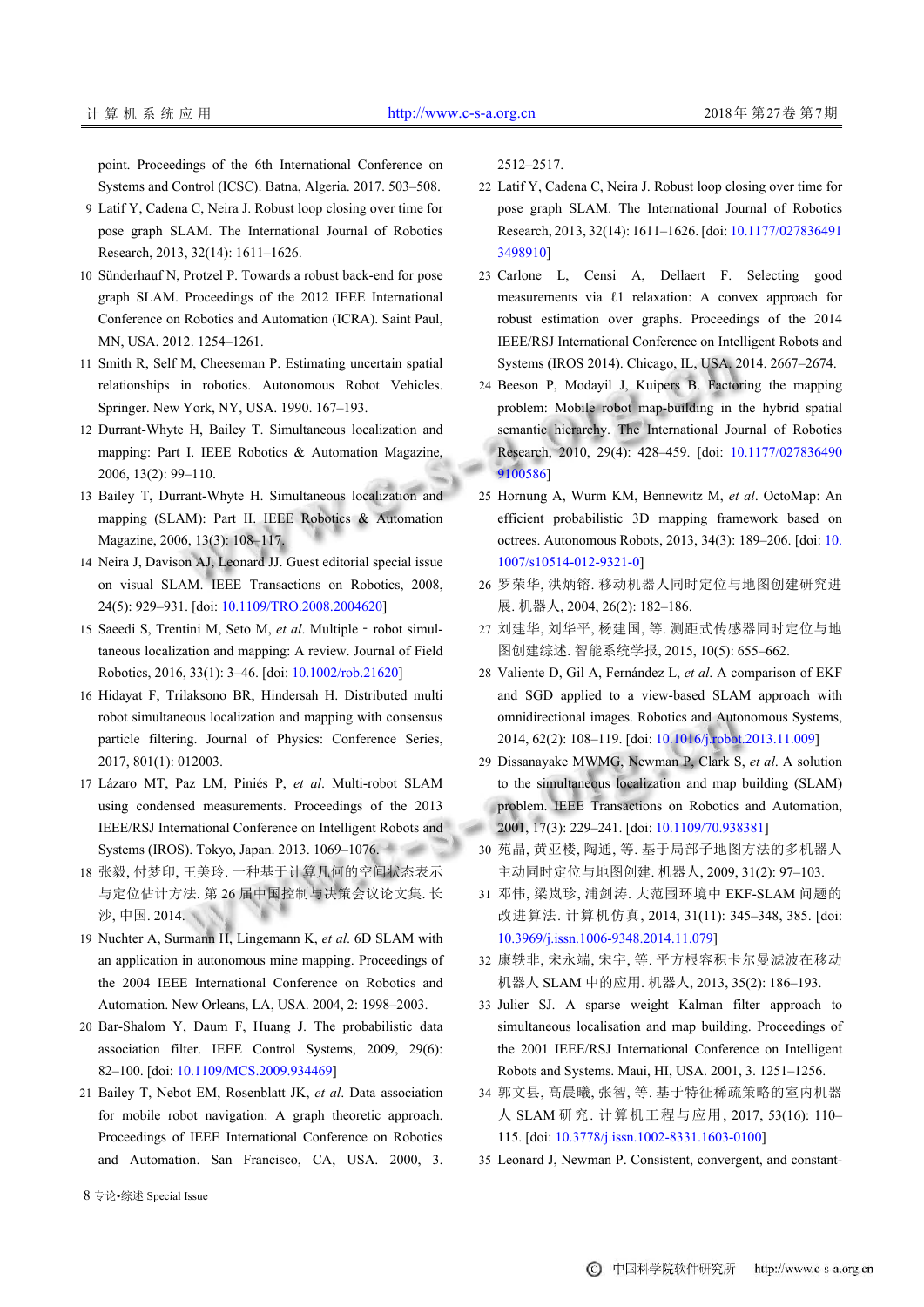time SLAM. Proceedings of the 18th International Joint Conference on Artificial Intelligence. Acapulco, Mexico. 2003. 1143–1150.

- 季秀才, 郑志强, 张辉. SLAM 问题中机器人定位误差分析 36 与控制. 自动化学报, 2008, 34(3): 323–330.
- 李久胜, 李永强, 周荻. 基于 EKF 的 SLAM 算法的一致性 37 分析. 计算机仿真, 2008, 25(6): 155–160.
- 强敏利, 张万绪. IEKF 滤波在移动机器人定位中的应用. 38 电子技术应用, 2013, 39(2): 74–77.
- 39 Bailey T, Nieto J, Guivant J, et al. Consistency of the EKF-SLAM algorithm. 2006 IEEE/RSJ International Conference on Intelligent Robots and Systems. IEEE. 2006. 3562–356
- 40 Zhang T, Wu KZ, Song JW, et al. Convergence and consistency analysis for a 3-D invariant-EKF SLAM. IEEE Robotics and Automation Letters, 2017, 2(2): 733–740. [doi: [10.1109/LRA.2017.2651376](http://dx.doi.org/10.1109/LRA.2017.2651376)]
- 胡士强, 敬忠良. 粒子滤波算法综述. 控制与決策, 2005, 41 20(4): 361–365, 371.
- 42 Murangira A, Musso C, Dahia K. A mixture regularized raoblackwellized particle filter for terrain positioning. IEEE Transactions on Aerospace and Electronic Systems, 2016, 52(4): 1967–1985. [doi: [10.1109/TAES.2016.150089\]](http://dx.doi.org/10.1109/TAES.2016.150089)
- <span id="page-8-1"></span><span id="page-8-0"></span>Fox D. Adapting the sample size in particle filters through 43 KLD-sampling. The International Journal of Robotics Research, 2003, 22(12): 985–1003. [doi: [10.1177/0278364903](http://dx.doi.org/10.1177/0278364903022012001) [022012001\]](http://dx.doi.org/10.1177/0278364903022012001)
- 44 朱磊, 樊继壮, 赵杰, 等. 未知环境下的移动机器人 SLAM 方法. 华中科技大学学报 (自然科学版), 2011, 39(7): 9–13.
- <span id="page-8-2"></span>罗元, 余佳航, 汪龙峰, 等. 改进 RBPF 的移动机器人同步 45 定位与地图构建. 智能系统学报, 2015, 10(3): 460–464.
- <span id="page-8-4"></span>林海波, 柯晶晶, 张毅. 结合粒子群寻优与遗传重采样的 46 RBPF 算 法 . 计 算 机 工 程 , 2016, 42(11): 295–299. [doi: [10.3969/j.issn.1000-3428.2016.11.050](http://dx.doi.org/10.3969/j.issn.1000-3428.2016.11.050)]
- <span id="page-8-5"></span>于金霞, 汤永利, 许景民. 粒子滤波算法改进策略研究. 计 47 算机应用研究, 2012, 29(2): 459–462.
- 48 Montemerlo M, Thrun S, Koller D, et al. FastSLAM: A factored solution to the simultaneous localization and mapping problem. Proceedings of the AAAI National Conference on Artificial Intelligence. 2002. 593–598.
- <span id="page-8-6"></span>Montemerlo M, Thrun S. Simultaneous localization and 49 mapping with unknown data association using FastSLAM. Proceedings of the 2003 IEEE International Conference on Robotics and Automation. Taipei, China. 2003, 2. 1985–1991.
- <span id="page-8-7"></span>50 Nieto J, Guivant J, Nebot E, et al. Real time data association for FastSLAM. Proceedings of the 2003 IEEE International

<span id="page-8-9"></span><span id="page-8-8"></span>Conference on Robotics and Automation. Taipei, China. 2003, 1. 412–418.

- 陈白帆, 蔡自兴, 袁成. 基于粒子群优化的移动机器人 51 SLAM 方法. 机器人, 2009, 31(6): 513–517.
- 52 Lee SH, Eoh G, Lee BH. Relational FastSLAM: An improved Rao-Blackwellized particle filtering framework using particle swarm characteristics. Robotica, 2016, 34(6): 1282–1296. [doi: [10.1017/S0263574714002264\]](http://dx.doi.org/10.1017/S0263574714002264)
- <span id="page-8-11"></span><span id="page-8-10"></span>安婷婷, 肖南峰. 粒子滤波器 SLAM 算法研究. 计算机仿 53 真, 2010, 27(8): 73–77.
- <span id="page-8-12"></span>李秀智, 刘红云, 居鹤华. 粒子滤波趋优重采样算法及仿真 54 研究. 计算机仿真, 2011, 28(2): 221–224.
- 罗元, 庞冬雪, 张毅, 等. 基于自适应多提议分布粒子滤波 55 的蒙特卡洛定位算法. 计算机应用, 2016, 36(8): 2352– 2356. [doi: [10.11772/j.issn.1001-9081.2016.08.2352](http://dx.doi.org/10.11772/j.issn.1001-9081.2016.08.2352)]
- <span id="page-8-13"></span>56 Pei FJ, Li HY, Cheng YH. An improved FastSLAM system based on distributed structure for autonomous robot navigation. Journal of Sensors, 2014, 2014: 456289.
- 57 Havangi R, Taghirad HD, Nekoui MA, et al. A square root unscented FastSLAM with improved proposal distribution and resampling. IEEE Transactions on Industrial Electronics, 2014, 61(5): 2334–2345. [doi: [10.1109/TIE.2013.2270211](http://dx.doi.org/10.1109/TIE.2013.2270211)]
- <span id="page-8-15"></span><span id="page-8-14"></span>李天成, 范红旗, 孙树栋. 粒子滤波理论、方法及其在多目 58 标跟踪中的应用. 自动化学报, 2015, 41(12): 1981–2002.
- <span id="page-8-16"></span>王耀南, 余洪山. 未知环境下移动机器人同步地图创建与 59 定位研究进展. 控制理论与应用, 2008, 25(1): 57–65.
- 60 Huang AS, Bachrach A, Henry P, et al. Visual odometry and mapping for autonomous flight using an RGB-D camera. In: Christensen HI, Khatib O, eds. Robotics Research. Cham: Springer, 2017. 235–252.
- <span id="page-8-17"></span><span id="page-8-3"></span>Weikersdorfer D, Hoffmann R, Conradt J. Simultaneous 61 localization and mapping for event-based vision systems. In: Chen M, Leibe B, Neumann B, eds. International Conference on Computer Vision Systems. Berlin Heidelberg: Springer, 2013. 133–142.
- Weikersdorfer D, Adrian DB, Cremers D, *et al*. Event-based 62 3D SLAM with a depth-augmented dynamic vision sensor. Proceedings of the 2014 IEEE International Conference on Robotics and Automation (ICRA). Hong Kong, China. 2014. 359–364.
- 63 Fraundorfer F, Scaramuzza D. Visual odometry: Part II: Matching, robustness, optimization, and applications. IEEE Robotics & Automation Magazine, 2012, 19(2): 78–90.
- <span id="page-8-19"></span><span id="page-8-18"></span>Leonard JJ, Durrant-Whyte HF. Mobile robot localization by 64 tracking geometric beacons. IEEE Tran[sactions Robotics a](http://dx.doi.org/10.1109/70.88147)nd Automation, 1991, 7(3): 376–382. [doi: [10.1109/70.88147](http://dx.doi.org/10.1109/70.88147)]

Special Issue 专论•综述 9